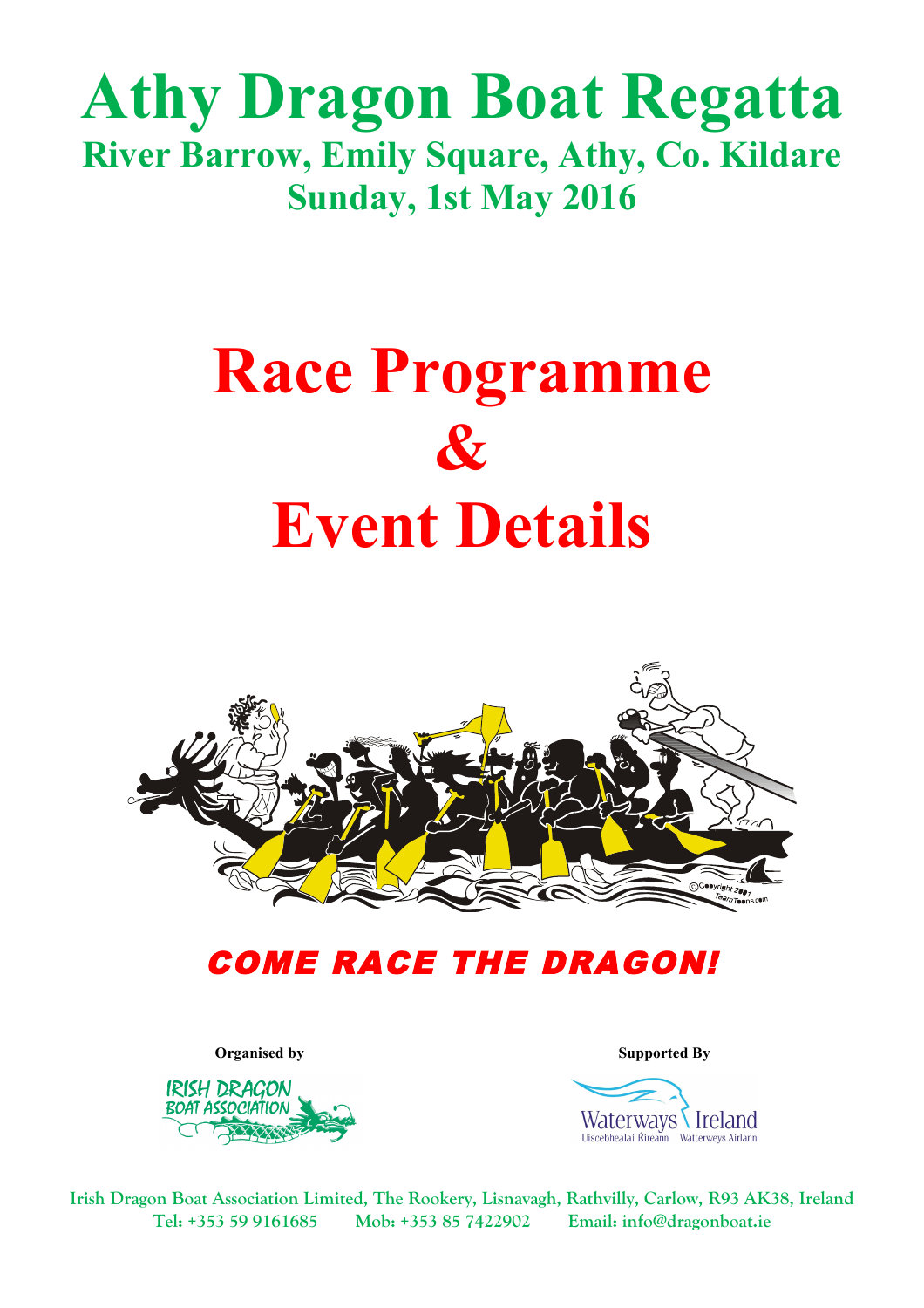#### **Information Summary**

| <b>Race Venue:</b>      | River Barrow, Emily Square (off Barrow Quay), Athy, Co. Kildare                                                                                                                                                                                                                                                                                              |                                                                         |
|-------------------------|--------------------------------------------------------------------------------------------------------------------------------------------------------------------------------------------------------------------------------------------------------------------------------------------------------------------------------------------------------------|-------------------------------------------------------------------------|
| <b>Directions:</b>      | See attached maps. Sat. Nav. Coordinates 52.991392, -6.983989                                                                                                                                                                                                                                                                                                |                                                                         |
| <b>Parking:</b>         | Ample free parking is available in Shaw's Car Park just over the Bridge or in and<br>around Emily Square. All parking is less than 5 minutes walk to the race site.                                                                                                                                                                                          |                                                                         |
| <b>Course:</b>          | The racing course is on the river over a distance of approx. 200m. The start $\&$<br>finish will be marked off the water. All starts will be free standing starts.                                                                                                                                                                                           |                                                                         |
| <b>Timings:</b>         | <b>Crew Managers Meeting</b><br><b>Crew Briefings Commence</b><br><b>First Race</b><br><b>Last Race</b><br>Prize Giving<br><b>ALL CREWS ARE TO BE ON SITE AT LEAST 1 HOUR BEFORE THEIR</b><br>FIRST RACE START TIME TO ALLOW FOR THE SAFETY BRIEFING.                                                                                                        | $10.00$ hrs (sharp)<br>10.30 hrs<br>11.00 hrs<br>16.30 hrs<br>16.45 hrs |
| <b>Rules of Racing:</b> | The races will be conducted under the IDBA Racing Rules and Regulations,<br>extracts from which are contained in this programme and other conditions as<br>published in this programme. A minimum of 12 paddlers and a maximum of 16<br>paddlers per boat, plus drummer are permitted.                                                                       |                                                                         |
| <b>Prizes Awarded:</b>  | Prizes will be awarded for:<br>$\bullet$ 1 <sup>st</sup> , 2 <sup>nd</sup> , 3 <sup>rd</sup> Place Overall<br>Fastest Women's Team<br>Fastest Under 18's Team<br>$\bullet$                                                                                                                                                                                   |                                                                         |
| <b>Facilities:</b>      | There are no changing facilities available at Emily Square; but toilet facilities are<br>available with the permission of the local cafes, plus there are on-site porta-loos.                                                                                                                                                                                |                                                                         |
| <b>What to Wear:</b>    | T-shirt/thermal, shorts/tracksuit, soft soled shoes mandatory, waterproof (only if<br>really cold). It is recommended to bring a spare set of clothes as the novice paddler<br>has a tendency to splash more. Denim jeans are not allowed to be worn whilst<br>racing in the boat. Buoyancy aids will be provided and are to be worn by all<br>participants. |                                                                         |
| <b>Catering:</b>        | There are plenty of cafes and restaurants within a 5 minute walk of the Emily<br>Square, plus there will be an on site coffee stand. Please note, barbeques are not<br>allowed on the grass area.                                                                                                                                                            |                                                                         |
| <b>Safety:</b>          | No ALCOHOL or DRUGS are to be consumed until racing has finished.<br>Medical conditions which may be brought on through exercise should be advised to<br>the boat helm each time you race.                                                                                                                                                                   |                                                                         |
| <b>Contact No:</b>      | 085 7422902 (Julie Doyle – Chief Official)                                                                                                                                                                                                                                                                                                                   |                                                                         |



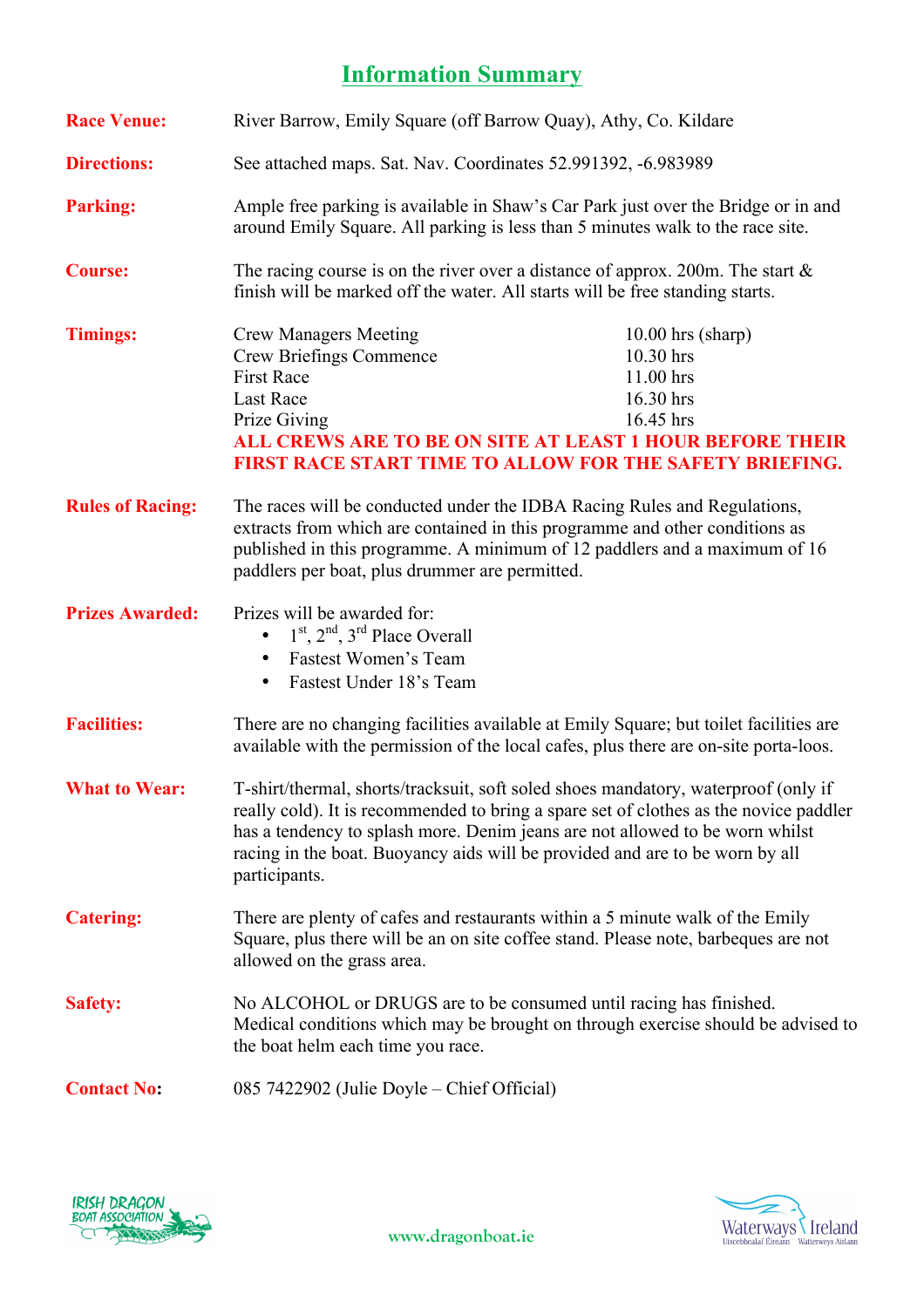#### **Competing Crews**

|     | <b>Crew Name</b>                        | <b>Representing</b>                   | <b>Crew Manager</b>    |
|-----|-----------------------------------------|---------------------------------------|------------------------|
| 1)  | <b>Anderson's River Rats</b>            | Anderson's Bar & Lounge               | <b>Brian Dooley</b>    |
| 2)  | Ardscoil Adventurers<br>(U18s)          | Ardscoil Na Trionoide, Athy           | John Cormack           |
| 3)  | <b>Carlow Crusaders</b>                 | Carlow Dragon Boat Club               | Aisling Kelly          |
| 4)  | Carlow Dragons (W)                      | Carlow Dragon Boat Club               | Aisling Kelly          |
| 5)  | Crom abu Kidz (U18s)                    | Themselves                            | <b>Brian Dooley</b>    |
| 6)  | Dublin Vikings                          | Dublin Vikings                        | Conor Robinson         |
| 7)  | Kendra Warriors                         | Kendra Ireland Ltd.                   | Dan Curtis             |
| 8)  | <b>Leinster Allsorts</b>                | Plurabelle Paddlers/Dublin<br>Vikings | Marian O'Dea           |
| 9)  | Liquorice Allsorts (U18s)               | Themselves                            | Rebekah Hughes         |
| 10) | Plurabelle Paddlers (W)                 | <b>Plurabelle Paddlers</b>            | Rosemary Phelan        |
| 11) | Suir Dragon Paddlers                    | Suir Dragon Paddlers                  | Tino Fiuza-Castineira  |
| 12) | Three Sisters (W)                       | <b>Breast Cancer Survivors SE</b>     | Marie Murray           |
|     | 13) Up For The Craic                    | <b>St.</b> Laurences                  | <b>Martin Miley</b>    |
| 14) | <b>Waterford Dragon</b><br>Warriors (W) | Waterford Dragon Warriors             | <b>Mairead Collins</b> |
| 15) | Whites Castle Ladies (W)                | Themselves                            | <b>Breda Curtis</b>    |

Key  $\overline{W}$  – Women's Team U18s – Under 18's Team



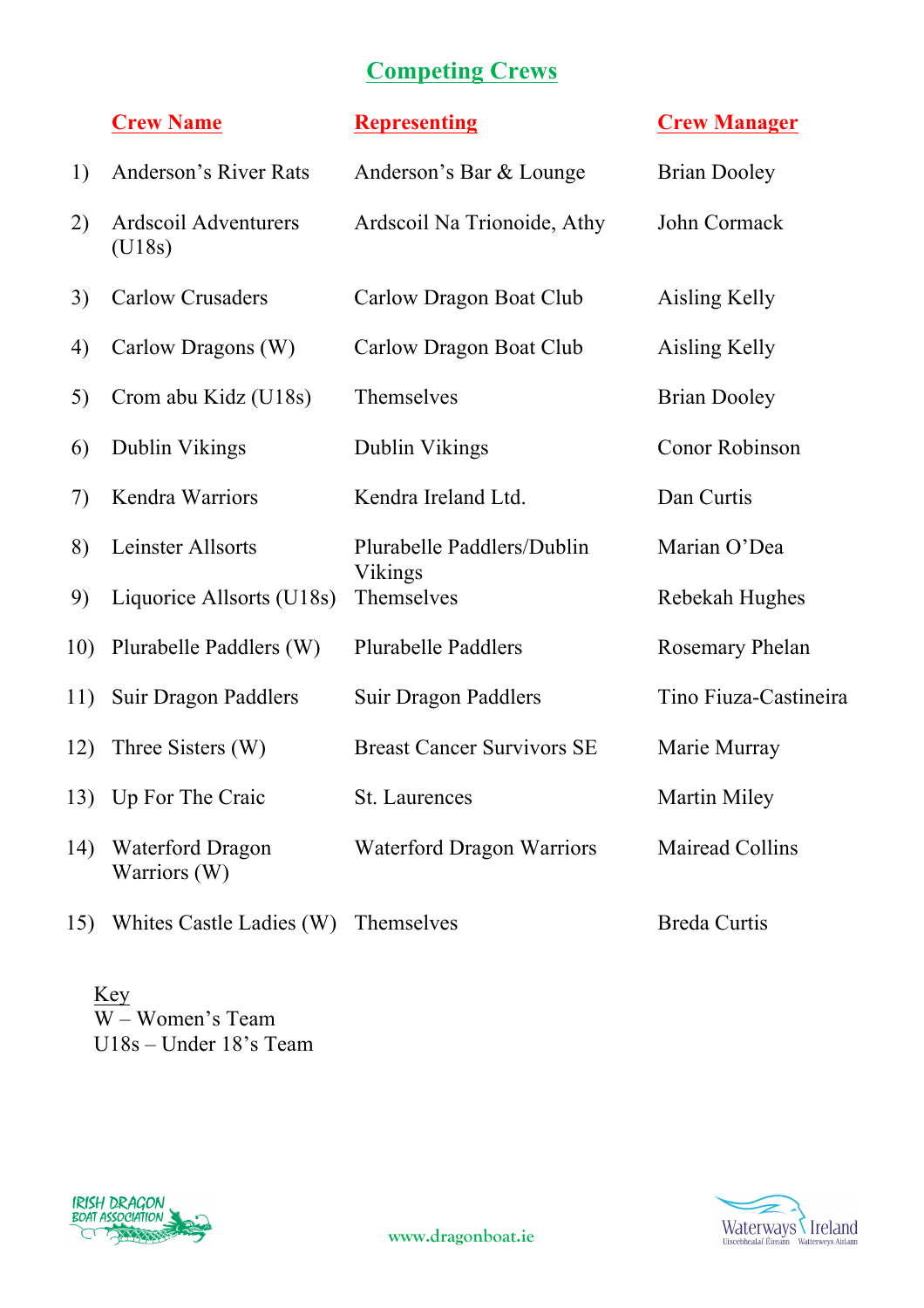# **Athy Dragon Boat Regatta River Barrow, Emily Square, Athy, Co. Kildare Sunday, 1st May 2015**

|               | Lane 1                    | Lane 2                  | Lane 3                      |
|---------------|---------------------------|-------------------------|-----------------------------|
| <b>ROUND1</b> |                           |                         |                             |
| Race 1        | Anderson's River Rats     | Carlow Dragons          | <b>Whites Castle Ladies</b> |
| 11.00         |                           |                         |                             |
|               |                           |                         |                             |
| Race 2        | Kendra Warriors           | Liquorice Allsorts      | <b>Plurabelle Paddlers</b>  |
| 11.20         |                           |                         |                             |
|               |                           |                         |                             |
| Race 3        | Waterford Dragon Warriors | <b>Carlow Crusaders</b> | Dublin Vikings              |
| 11.40         |                           |                         |                             |
|               |                           |                         |                             |
| Race 4        | Ardscoil Adventurers      | Up For The Craic        | Suir Dragon Paddlers        |
| 12.00         |                           |                         |                             |
|               |                           |                         |                             |
| Race 5        | <b>Three Sisters</b>      | Leinster Allsorts       | Crom abu Kidz               |
| 12.20         |                           |                         |                             |

#### **ROUND 2**

| 11V VI 12D 2 |                             |                           |                         |
|--------------|-----------------------------|---------------------------|-------------------------|
| Race 6       | Dublin Vikings              | Anderson's River Rats     | <b>Carlow Crusaders</b> |
| 12.40        |                             |                           |                         |
|              |                             |                           |                         |
| Race 7       | <b>Whites Castle Ladies</b> | Waterford Dragon Warriors | Carlow Dragons          |
| 13.00        |                             |                           |                         |
|              |                             |                           |                         |
| Race 8       | <b>Plurabelle Paddlers</b>  | <b>Three Sisters</b>      | Up For The Craic        |
| 13.20        |                             |                           |                         |
|              |                             |                           |                         |
| Race 9       | Suir Dragon Paddlers        | Ardscoil Adventurers      | Liquorice Allsorts      |
| 13.40        |                             |                           |                         |
|              |                             |                           |                         |

| Race 10 | Crom abu Kidz | Kendra Warriors | Leinster Allsorts |
|---------|---------------|-----------------|-------------------|
| 14.00   |               |                 |                   |

#### **LUNCH BREAK**

#### **ROUND 3**

| Race  | Carlow Crusaders | <b>Plurabelle Paddlers</b> | Three Sisters |
|-------|------------------|----------------------------|---------------|
| 14.40 |                  |                            |               |